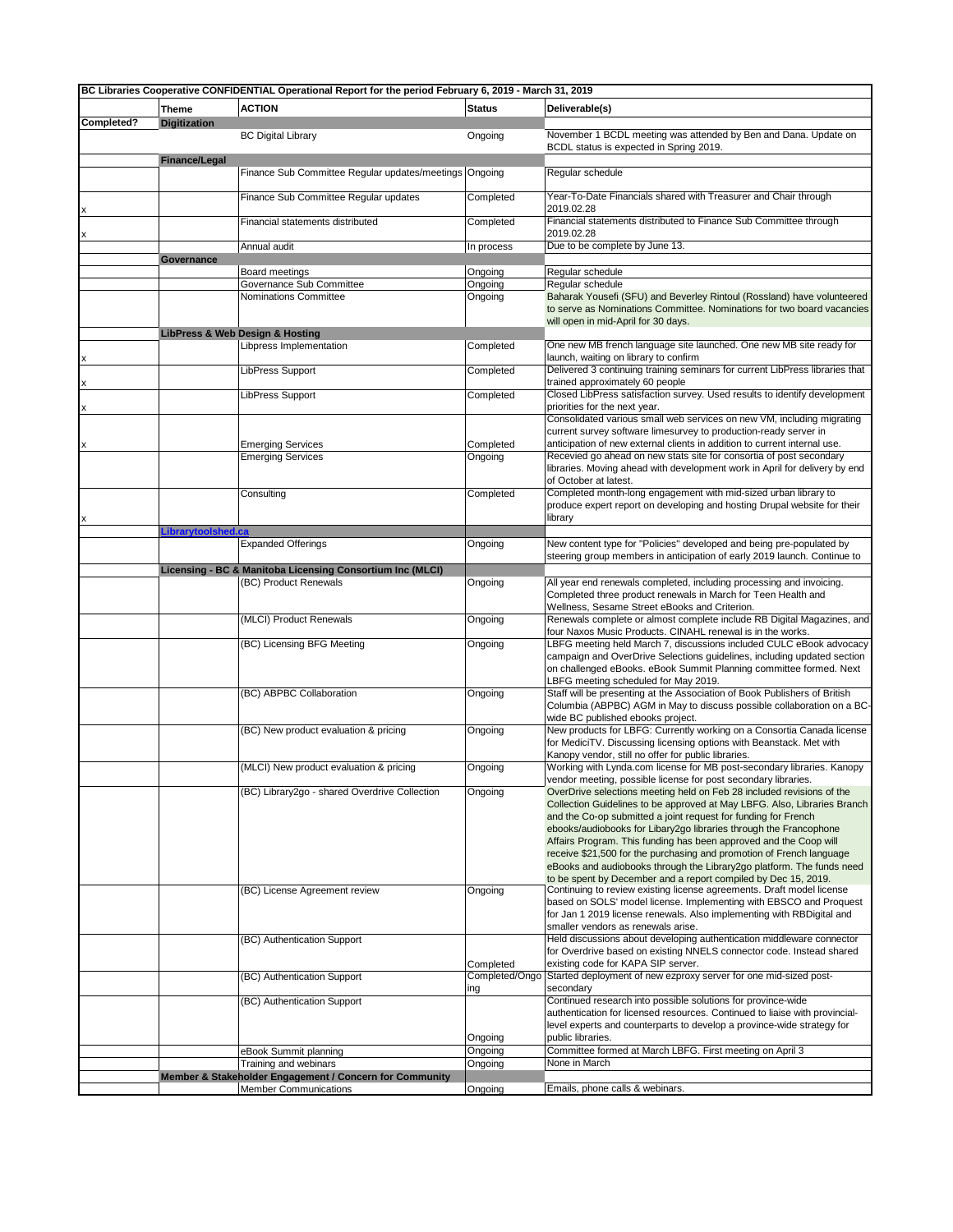|                                                                                |                        | Province of BC (Initiative-based meetings relating to funding & Co-op                                                                                                                                                                                                                                                                                                                                                                 |
|--------------------------------------------------------------------------------|------------------------|---------------------------------------------------------------------------------------------------------------------------------------------------------------------------------------------------------------------------------------------------------------------------------------------------------------------------------------------------------------------------------------------------------------------------------------|
| Stakeholder meetings                                                           | Completed &<br>Ongoing | initiatives); Public Library Partner Advisory Group (Libraries Branch, BC<br>Library Association, Association of BC Public Library Directors, BC Library<br>Trustees' Association), National Network for Equitable Library Service                                                                                                                                                                                                    |
|                                                                                |                        | (NNELS); MassLNC Evergreen Development Initiative.                                                                                                                                                                                                                                                                                                                                                                                    |
| <b>Communications Plan</b>                                                     | Ongoing                | Staff Communications Committee continuing to operationalize and further<br>the recommendations of Communications Action Plan stemming from the<br>Boldt Communications engagement & the Co-op Strategic Plan. Next                                                                                                                                                                                                                    |
|                                                                                |                        | communiqué is scheduled to be sent in late April.                                                                                                                                                                                                                                                                                                                                                                                     |
| Stakeholder meetings                                                           | Upcoming               | Province of BC; National Network for Equitable Library Service; Realize                                                                                                                                                                                                                                                                                                                                                               |
|                                                                                |                        | Co-op; (BC) Provincial Digital Library, BC Co-op Association<br>Preparations well underway for IT and libraries pre-conference session at                                                                                                                                                                                                                                                                                             |
| Conference Participation                                                       | Upcoming               | BCLA co-sponsored by FVRL and Co-op, building on last year's<br>successful pre-conference. Staff proposals were accepted for Beyond                                                                                                                                                                                                                                                                                                   |
|                                                                                |                        | Hope. Sitka staff have been invited to participate via webinar at Kootenay<br>Library Federation meeting in April.                                                                                                                                                                                                                                                                                                                    |
| Connectivity                                                                   | Upcoming               | Co-op's systems manager to participate on a panel at BCLA regarding<br>connectivity challenges for libraries and is also consulting on connectivity                                                                                                                                                                                                                                                                                   |
|                                                                                |                        | amongst Interlink members.                                                                                                                                                                                                                                                                                                                                                                                                            |
| National Network for Equitable Library Service (NNELS)<br>Software Development | New & Update           | 2018 NNELS Annual Statistics Report complete; now with Operational<br>Committee.                                                                                                                                                                                                                                                                                                                                                      |
|                                                                                |                        | A variety of fixes applied to the NNELS website, the most notable being:<br>• Resolved an issue with Cover Art where cached art was not being                                                                                                                                                                                                                                                                                         |
|                                                                                |                        | removed;<br>• File Publisher and File Date added to the user display;                                                                                                                                                                                                                                                                                                                                                                 |
|                                                                                |                        | . Have made some progress on the data missing from records; a<br>solution has been implemented that tracks where and when data is<br>removed from records.                                                                                                                                                                                                                                                                            |
|                                                                                |                        | • The metrics software for NNELS has been moved to a new software<br>platform (due to a company change); the move was seamless for NNELS<br>data.                                                                                                                                                                                                                                                                                     |
| Implementations                                                                | New & Update           | AB                                                                                                                                                                                                                                                                                                                                                                                                                                    |
|                                                                                |                        | - In conversations with an academic in Alberta to provide information<br>about implementing NNELS.                                                                                                                                                                                                                                                                                                                                    |
|                                                                                |                        | <b>NS</b>                                                                                                                                                                                                                                                                                                                                                                                                                             |
|                                                                                |                        | - In conversations with an academic in Alberta to provide information<br>about implementing NNELS.                                                                                                                                                                                                                                                                                                                                    |
|                                                                                |                        | ON                                                                                                                                                                                                                                                                                                                                                                                                                                    |
|                                                                                |                        | - In conversations with a public library in Ontario to provide information                                                                                                                                                                                                                                                                                                                                                            |
|                                                                                |                        | about implementing NNELS.                                                                                                                                                                                                                                                                                                                                                                                                             |
| <b>Training &amp; Presentations</b>                                            | New & Update           | NNELS was shortlisted for the 2019 Accessible Books Consortium<br>International Excellence Award in London, England. Though NNELS did<br>not win (winner of this award was eKitabu from Kenya), this was a great<br>venue to create International Exchange Realtionships. Takeaway: "NNELS<br>is a trailblazer in regards to digital formats and our open philosophy, and<br>close connection with public libraries is quite unique." |
|                                                                                |                        | Conference presentations coming up for: Alliance for Equality of Blind<br>Canadians (AEBC; April), SLA (May), BCLA (May), Beyond Hope (June),<br>APLA (June), Book Publishers Association of Alberta (BPAA; September).                                                                                                                                                                                                               |
|                                                                                |                        | NNELS will participate in CULC's One eRead Canada (the first selection,<br>Glass Beads by Dawn Dumont, is in NNELS.                                                                                                                                                                                                                                                                                                                   |
| Content production                                                             | New & Update           | 16 requested titles produced in the month of February, including:<br>. On Food and Cooking: The Science and Lore of the Kitchen by Harold<br>McGee                                                                                                                                                                                                                                                                                    |
|                                                                                |                        | • The Boy on the Beach by Tima Kurdi<br>• Chaos to Canvas by Maxwell Smart<br>• Starlight by Richard Wagamese<br>. BC Summer Reading Club titles continue to be made available.<br>• 72 titles made available as part of the Prairie Indigenous Ebook<br>Collection thanks to the<br>Alberta Government. More to come!                                                                                                                |
|                                                                                |                        | • The Nova Scotia Provincial Library contributed 4 new ebooks to our<br>Atlantic Canadian collection for Read Local Month.<br>. First Nation Communities Read 2019 titles as well as Saskatchewan                                                                                                                                                                                                                                     |
|                                                                                |                        | Book Award 2019 titles are now in production<br>• Through the SDPPD grant: book accessibility audits for Canadian<br>publishers continue, as does purchasing of Canadian audiobook and                                                                                                                                                                                                                                                |
|                                                                                |                        | ebook collections. Also, about 50 electronic braille files will soon be added<br>to NNELS.                                                                                                                                                                                                                                                                                                                                            |
| Content coordination                                                           | New & Update           | NNELS re-applied for membership with an interantional body that<br>facilitates international book exchange.                                                                                                                                                                                                                                                                                                                           |
| <b>Operational Call</b>                                                        | New & Update           | Operational Meeting took place on Mar 19, 2019                                                                                                                                                                                                                                                                                                                                                                                        |
| Jurisdictions call                                                             | New & Update           | Funders Meetings took place Feb 14, 2019 and Mar 14, 2019<br>- Steering Committee TOR revisions                                                                                                                                                                                                                                                                                                                                       |
|                                                                                |                        | - Strategic Planning discussed                                                                                                                                                                                                                                                                                                                                                                                                        |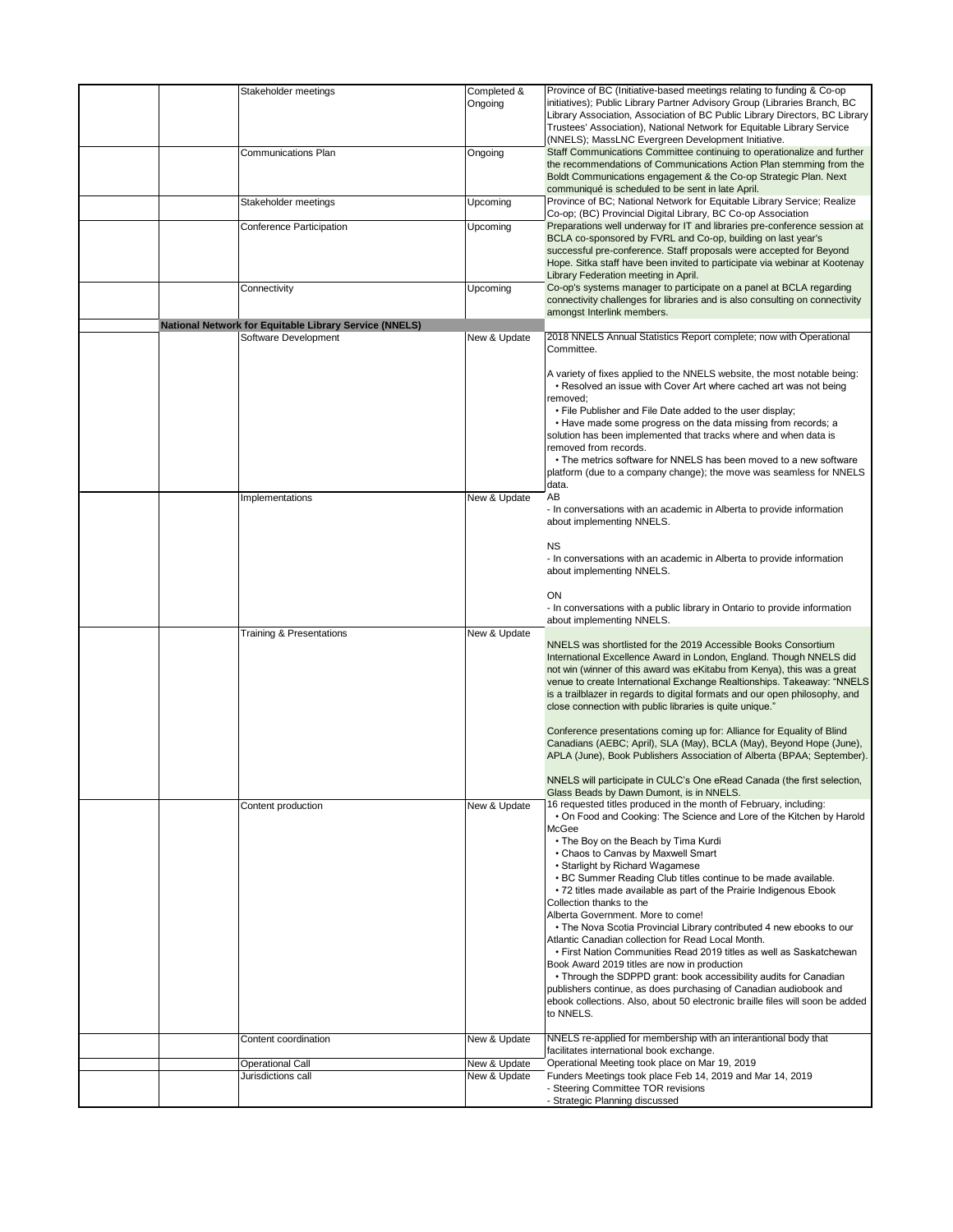|   |                             | Communications                                      | New & Update | - Canada Reads communique sent out on Jan 31, 2019                                                                                                   |
|---|-----------------------------|-----------------------------------------------------|--------------|------------------------------------------------------------------------------------------------------------------------------------------------------|
|   |                             |                                                     |              | - Accessible Publishing Summit publicity:                                                                                                            |
|   |                             |                                                     |              | https://inclusivepublishing.org/blog/accessible-publishing-summit-a-                                                                                 |
|   |                             |                                                     |              | triumph-for-nnels/                                                                                                                                   |
|   |                             | Regulatory environment                              | New & Update | Current Grant Update: https://nnels.ca/2018-sdppd-grant-amendment                                                                                    |
|   |                             |                                                     |              |                                                                                                                                                      |
|   |                             |                                                     |              | SDPP-D Grant received an extension to May 31, 2019. Projects are                                                                                     |
|   |                             |                                                     |              | updated on the NNELS website.                                                                                                                        |
|   |                             |                                                     |              |                                                                                                                                                      |
|   |                             |                                                     |              | No funding for NNELS included in the current round of the Federal budget;                                                                            |
|   |                             |                                                     |              | NNELS is exploring opportunities with ESDC and Canada Heritage.                                                                                      |
|   | <b>Operations / Systems</b> |                                                     |              |                                                                                                                                                      |
|   |                             | Telecommunications                                  | Completed    | Deployed new FreePBX server on dedicated hardware as an attempt to                                                                                   |
|   |                             |                                                     |              | address ongoing issues with phone dropouts. Problems persist so                                                                                      |
|   |                             |                                                     |              | escalating troubleshooting with network providers where problem now                                                                                  |
|   |                             |                                                     |              | seems certain to lie.                                                                                                                                |
|   |                             | Hosting                                             | Ongoing      | Developed plan to upgrade 40+ virtual machines whose operating system<br>will be end of life at the end of April 2019. Work has commenced to         |
|   |                             |                                                     |              |                                                                                                                                                      |
|   |                             | <b>Emerging Services</b>                            |              | upgrade, migrate or retire as need be.                                                                                                               |
|   |                             |                                                     |              | Sent staff to smaller lower mainland library system and surrounding area                                                                             |
|   |                             |                                                     |              | to inventory and assess their IT environment as part of urgent consulting                                                                            |
| X |                             |                                                     | Completed    | project they requested. Finalized report by 2nd week in January.                                                                                     |
|   |                             | <b>Emerging Services</b>                            |              | Continued research into viability of "virtual desktops" as a service for small                                                                       |
|   |                             |                                                     | Ongoing      | libraries                                                                                                                                            |
|   |                             | <b>Emerging Services</b>                            |              | Quoted on hosting an RT queue for partner library consortium work to                                                                                 |
|   |                             |                                                     | Ongoing      | support their provincial ILL solution                                                                                                                |
|   |                             | Consulting / Connectivity                           |              | Responded to RFP on a detailed connectivity study for a federation of                                                                                |
|   |                             |                                                     |              | libraries. On Feb 4 were notified of successful awarding of project. Work                                                                            |
|   |                             |                                                     |              | to commence immediately, will take up to 150 hours of Co-op consulting                                                                               |
|   |                             |                                                     |              | time in February, March and April, primarily by the Co-ops systems                                                                                   |
|   |                             |                                                     | Ongoing      | manager.                                                                                                                                             |
|   |                             | <b>Privacy and Security</b>                         |              | Arranged for 11 Co-op staff to be trained on the BC privacy regulations as<br>part of our efforts to comply with requirements coming out of post-sec |
|   |                             |                                                     | Completed    | adoption of Sitka and related PIA.                                                                                                                   |
|   | <b>Personnel</b>            |                                                     |              |                                                                                                                                                      |
|   |                             | Evaluating existing reporting structure             | Ongoing      | We rely on cross-functional task groups to best support diversity of                                                                                 |
|   |                             |                                                     |              | member service offerings, cost-effectively per Strategic Plan; reporting                                                                             |
|   |                             |                                                     |              | adjustments may be warranted going forward.                                                                                                          |
|   |                             | Management                                          | Ongoing      | Twice monthly meetings; standing and new items                                                                                                       |
|   |                             | Service Leads                                       | Ongoing      | On hiatus since fall, pending review of Terms of Reference in new year.                                                                              |
|   |                             | Staffing                                            | Ongoing      | Submitted proposal to Canada Summer Student funding for co-op student                                                                                |
|   |                             |                                                     |              | position to assist with various web content duties.                                                                                                  |
|   |                             | Practicum student placement                         | Planning     | Kelly Stathis from UBC ISchool, April 29-May 10. NNELS work and BCLA                                                                                 |
|   |                             |                                                     |              | attendance                                                                                                                                           |
|   | Sitka & Evergreen           |                                                     |              |                                                                                                                                                      |
|   |                             | Sitka Community calls                               | Ongoing      | Darlene Dallman, Chair of Manitoba Spruce and Library Director, South                                                                                |
|   |                             |                                                     |              | Interlake Regional Library chaired her first Sitka BFG meeting on                                                                                    |
|   |                             |                                                     |              | November 13. 29 library staff and 4 Sitka staff participated. The next Sitka                                                                         |
|   |                             |                                                     |              | Business Function Group teleconference will be scheduled in late Spring.                                                                             |
|   |                             | Angularized Acquisitions testing of Sprints 1, 2, 3 | Ongoing      |                                                                                                                                                      |
|   |                             |                                                     |              | Support staff have provided input on development and are participating in                                                                            |
|   |                             |                                                     |              | testing of the first 3 sprints to move Acquisitions from xul to Angular. The                                                                         |
|   |                             |                                                     |              | community has been reviewing priorities for the next sprints to deliver                                                                              |
|   |                             |                                                     |              | most-needed functionality earlier, wherever development process permits.                                                                             |
|   |                             | Acquisitions - new members                          | Ongoing      | A call for interest was issued in September for the next Acquisitions                                                                                |
|   |                             |                                                     |              | intakes in Jan/April 2019. The only new implementations in 2019 will be                                                                              |
|   |                             | <b>Continuing Training</b>                          | Completed &  | the four post-secondaries joining Sitka in the spring.<br>Four webinars on two topics were offered in February and March 2019                        |
|   |                             |                                                     | Ongoing      | with 43 library staff participating.                                                                                                                 |
|   |                             | Development - Partnerships                          | Ongoing      |                                                                                                                                                      |
|   |                             |                                                     |              |                                                                                                                                                      |
|   |                             |                                                     |              | BCLC continues to participate in monthly meetings with the MassLNC                                                                                   |
|   |                             |                                                     |              | Evergreen Development Initiative. Funded development priorities now in                                                                               |
|   |                             |                                                     |              | progress include: Test Notification Method (code complete and accepted),                                                                             |
|   |                             |                                                     |              | Spine Label Sheet Printing (final bug fixes underway), Print & Email                                                                                 |
|   |                             |                                                     |              | Actions (final bug fixes underway), Update Hold Notification Method                                                                                  |
|   |                             |                                                     |              | (coding underway), Hopeless Holds (coding underway), Patron Alert                                                                                    |
|   |                             |                                                     |              | Consolidation (specifications under review), Geographic Proximity Sorting                                                                            |
|   |                             |                                                     |              | (awaiting specifications), Did You Mean (awaiting specifications).                                                                                   |
|   |                             |                                                     |              |                                                                                                                                                      |
|   |                             |                                                     |              | With funding from VIU, VCC, Camosun and Selkirk, the Co-op has                                                                                       |
|   |                             |                                                     |              | entered into an agreement with Jane Sandberg at Linn-Benton Community                                                                                |
|   |                             |                                                     |              | College in Albany, OR to develop several improvements to Evergreen<br>Booking, including:                                                            |
|   |                             |                                                     |              | - A redesigned interface for creating new reservations;                                                                                              |
|   |                             |                                                     |              | - Better management of existing reservations, including a central                                                                                    |
|   |                             |                                                     |              | management screen for                                                                                                                                |
|   |                             |                                                     |              | staff and the ability to edit existing reservations;                                                                                                 |
|   |                             |                                                     |              | - Allowing staff to add, edit, and remove notes about specific reservations;                                                                         |
|   |                             |                                                     |              | - Porting several Booking interfaces to Angular                                                                                                      |
|   |                             |                                                     |              | - Resolution of several outstanding bugs                                                                                                             |